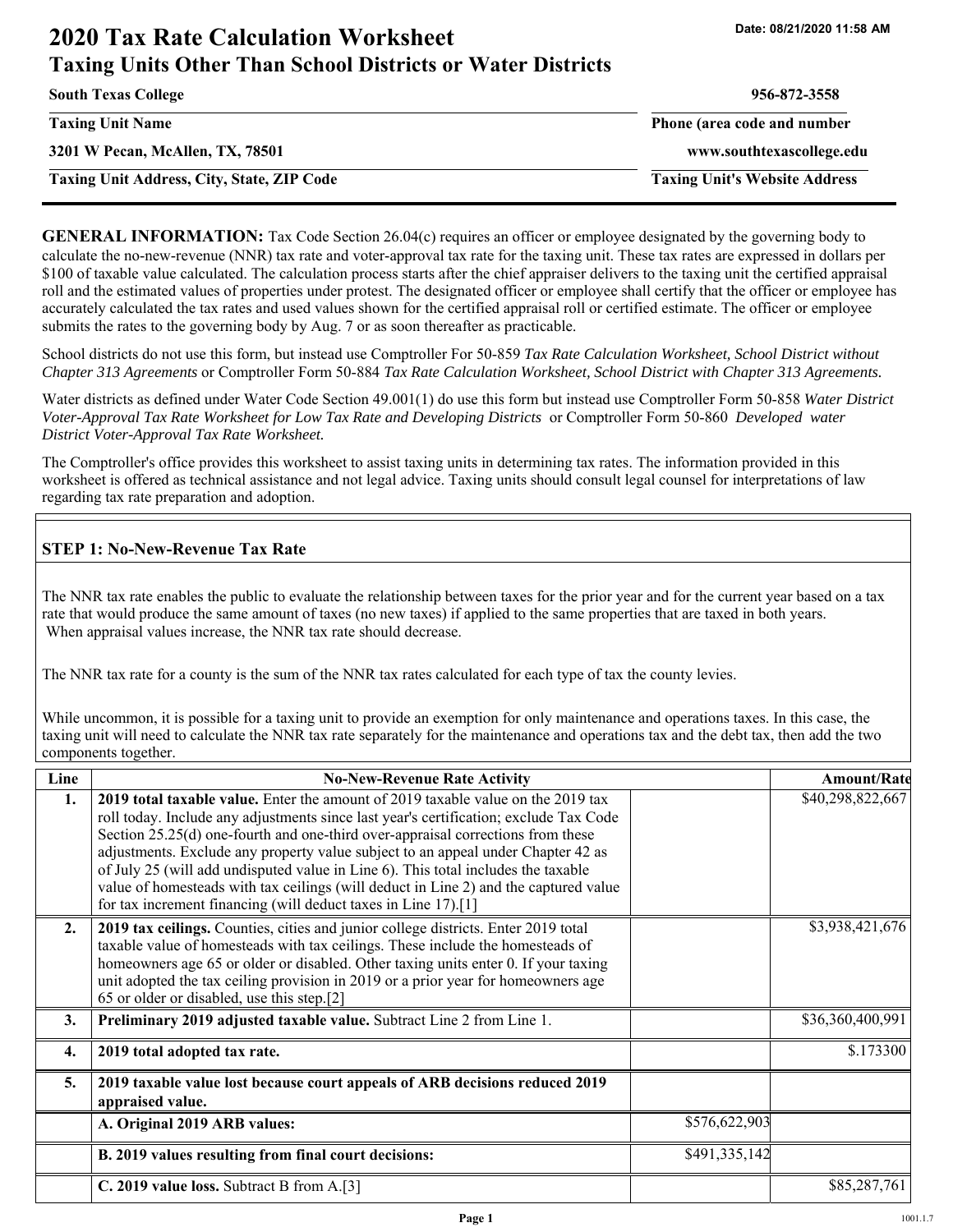| Line | <b>No-New-Revenue Rate Activity</b>                                                                                                                                                                                                                                                                                                                                                                                                                                                |                  | Amount/Rate                  |
|------|------------------------------------------------------------------------------------------------------------------------------------------------------------------------------------------------------------------------------------------------------------------------------------------------------------------------------------------------------------------------------------------------------------------------------------------------------------------------------------|------------------|------------------------------|
| 6.   | 2019 taxable value subject to an appeal under Chapter 42, as of July 25.                                                                                                                                                                                                                                                                                                                                                                                                           |                  |                              |
|      | A. 2019 ARB certified value:                                                                                                                                                                                                                                                                                                                                                                                                                                                       | $\theta$         |                              |
|      | B. 2019 disputed value:                                                                                                                                                                                                                                                                                                                                                                                                                                                            | $\Omega$         |                              |
|      | C. 2019 undisputed value Subtract B from A.[4]                                                                                                                                                                                                                                                                                                                                                                                                                                     |                  | $\Omega$                     |
| 7.   | 2019 Chapter 42-related adjusted values. Add Line 5 and 6                                                                                                                                                                                                                                                                                                                                                                                                                          |                  | 85,287,761                   |
| 8.   | 2019 taxable value, adjusted for court-ordered reductions. Add Lines 3 and 7                                                                                                                                                                                                                                                                                                                                                                                                       |                  | \$36,445,688,752             |
| 9.   | 2019 taxable value of property in territory the taxing unit deannexed after Jan.<br>1, 2019. Enter the 2019 value of property in deannexed territory.[5]                                                                                                                                                                                                                                                                                                                           |                  | \$0                          |
| 10.  | 2019 taxable value lost because property first qualified for an exemption in<br>2020. If the taxing unit increased an original exemption, use the difference between<br>the original exempted amount and the increased exempted amount. Do not include<br>value lost due to freeport, goods-in-transit, temporary disaster exemptions. Note<br>that lowering the amount or percentage of an existing exemption in 2020 does not<br>create a new exemption or reduce taxable value. |                  |                              |
|      | A. Absolute exemptions. Use 2019 market value:                                                                                                                                                                                                                                                                                                                                                                                                                                     | \$154,470,380    |                              |
|      | B. Partial exemptions. 2020 exemption amount or 2020 percentage exemption<br>times 2019 value:                                                                                                                                                                                                                                                                                                                                                                                     | \$21,522,881     |                              |
|      | C. Value loss. Add A and B.[6]                                                                                                                                                                                                                                                                                                                                                                                                                                                     |                  | \$175,993,261                |
| 11.  | 2019 taxable value lost because property first qualified for agricultural<br>appraisal (1-d or 1-d-1), timber appraisal, recreational/scenic appraisal or<br>public access airport special appraisal in 2020. Use only properties that qualified<br>in 2020 for the first time; do not use properties that qualified in 2019.                                                                                                                                                      |                  |                              |
|      | A. 2019 market value:                                                                                                                                                                                                                                                                                                                                                                                                                                                              | \$3,959,904      |                              |
|      | B. 2020 productivity or special appraised value:                                                                                                                                                                                                                                                                                                                                                                                                                                   | \$260,320        |                              |
|      | C. Value loss. Subtract B from A.[7]                                                                                                                                                                                                                                                                                                                                                                                                                                               |                  | \$3,699,584                  |
| 12.  | Total adjustments for lost value. Add Lines 9, 10C and 11C.                                                                                                                                                                                                                                                                                                                                                                                                                        |                  | \$179,692,845                |
| 13.  | Adjusted 2019 taxable value. Subtract Line 12 from Line 8                                                                                                                                                                                                                                                                                                                                                                                                                          |                  | $\overline{$36,265,995,907}$ |
| 14.  | Adjusted 2019 total levy. Multiply Line 4 by Line 13 and divide by \$100                                                                                                                                                                                                                                                                                                                                                                                                           |                  | \$62,848,970                 |
| 15.  | Taxes refunded for years preceding tax year 2019. Enter the amount of taxes<br>refunded by the district for tax years preceding tax year 2019. Types of refunds<br>include court decisions, Tax Code Section 25.25(b) and (c) corrections and Tax<br>Code Section 31.11 payment errors. Do not include refunds for tax year 2019. This<br>line applies only to tax years preceding tax year 2019.[8]                                                                               |                  | \$245,342                    |
| 16.  | Taxes in tax increment financing (TIF) for tax year 2019 Enter the amount of<br>taxes paid into the tax increment fund for a reinvestment zone as agreed by the<br>taxing unit. If the taxing unit has no 2020 captured appraised value in Line 18D,<br>enter $0.[9]$                                                                                                                                                                                                              |                  | \$0                          |
| 17.  | Adjusted 2019 levy with refunds and TIF adjustment. Add Lines 14, and 15,<br>subtract Line 16.[10]                                                                                                                                                                                                                                                                                                                                                                                 |                  | \$63,094,312                 |
| 18.  | Total 2020 taxable value on the 2020 certified appraisal roll today. This value<br>includes only certified values or certified estimate of values and includes the total<br>taxable value of homesteads with tax ceilings (will deduct in Line 20). These<br>homesteads include homeowners age 65 or older or disabled.[11]                                                                                                                                                        |                  |                              |
|      | A. Certified values:                                                                                                                                                                                                                                                                                                                                                                                                                                                               | \$42,115,906,054 |                              |
|      | B. Counties: Include railroad rolling stock values certified by the Comptroller's<br>office.                                                                                                                                                                                                                                                                                                                                                                                       | \$0              |                              |
|      | C. Pollution control and energy storage system exemption: Deduct the value of<br>property exempted for the current tax year for the first time as pollution control or<br>energy storage system property                                                                                                                                                                                                                                                                           | \$0              |                              |
|      | D. Tax increment financing: Deduct the 2020 captured appraised value of<br>property taxable by a taxing unit in a tax increment financing zone for which the<br>2020 taxes will be deposited into the tax increment fund. Do not include any new                                                                                                                                                                                                                                   | $\overline{50}$  |                              |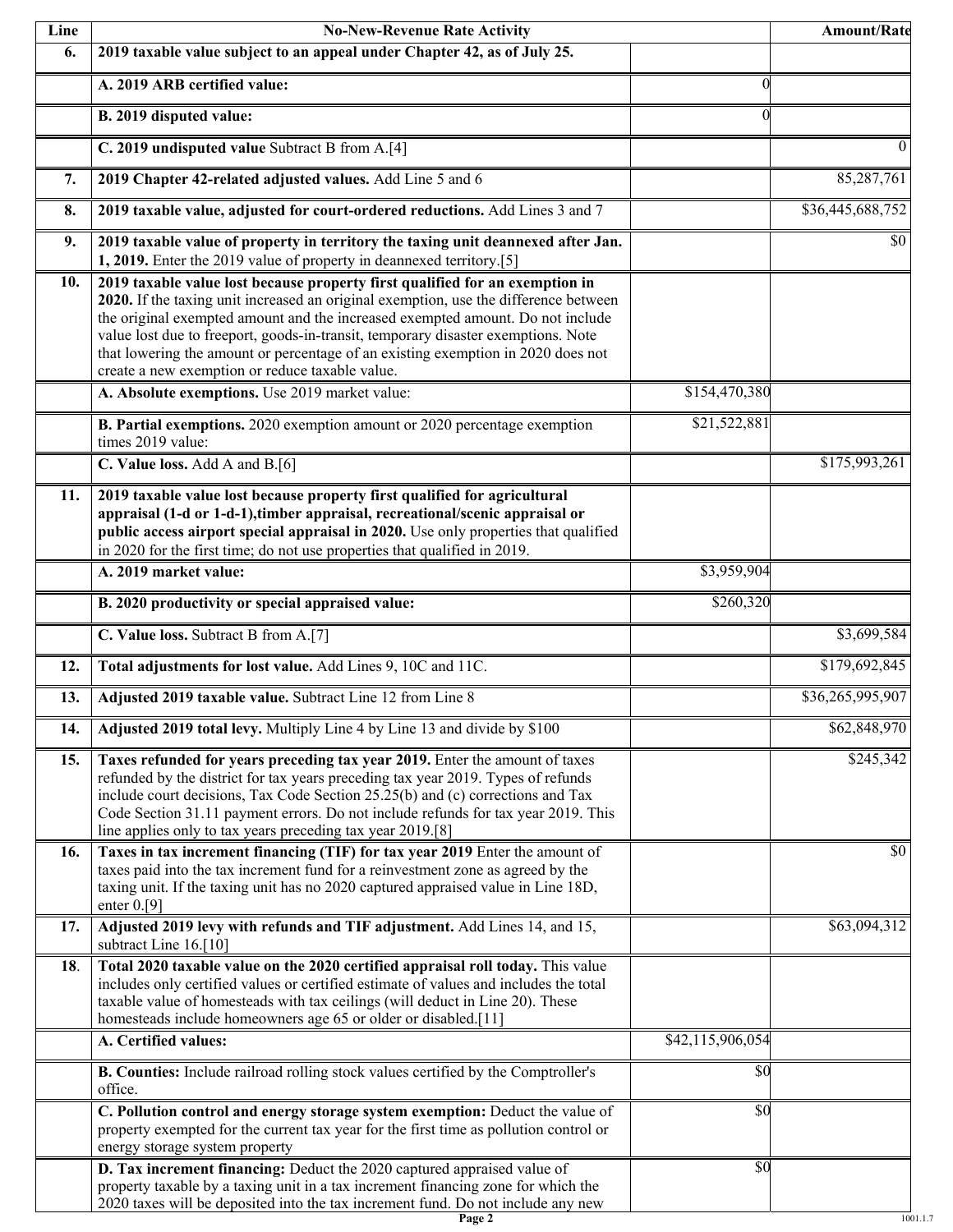| Line |                                                                                                                                                                                   | <b>No-New-Revenue Rate Activity</b> |               | Amount/Rate       |
|------|-----------------------------------------------------------------------------------------------------------------------------------------------------------------------------------|-------------------------------------|---------------|-------------------|
|      | property value that will be included in Line 23 below.[12]                                                                                                                        |                                     |               |                   |
|      | E. Total 2020 value Add A and B, then subtract C and D                                                                                                                            |                                     |               | \$42,115,906,054  |
| 19.  | Total value of properties under protest or not included on certified appraisal                                                                                                    |                                     |               |                   |
|      | roll.[13]<br>A. 2020 taxable value of properties under protest The chief appraiser certifies a                                                                                    |                                     | \$610,817,261 |                   |
|      | list of properties still under ARB protest. The list shows the appraisal district's                                                                                               |                                     |               |                   |
|      | value and the taxpayer's claimed value, if any, or an estimate of the value if the                                                                                                |                                     |               |                   |
|      | taxpayer wins. For each of the properties under protest, use the lowest of these<br>values. Enter the total value under protest.[14]                                              |                                     |               |                   |
|      | B. 2020 value of properties not under protest or included on certified appraisal                                                                                                  |                                     | \$0           |                   |
|      | roll. The chief appraiser gives taxing units a list of those taxable properties that the                                                                                          |                                     |               |                   |
|      | chief appraiser knows about but are not included in the appraisal roll certification.<br>These properties also are not on the list of properties that are still under protest. On |                                     |               |                   |
|      | this list of properties, the chief appraiser includes the market value, appraised value                                                                                           |                                     |               |                   |
|      | and exemptions for the preceding year and a reasonable estimate of the market                                                                                                     |                                     |               |                   |
|      | value, appraised value and exemptions for the current year. Use the lower market,                                                                                                 |                                     |               |                   |
|      | appraised or taxable value (as appropriate). Enter the total value of property not on<br>the certified roll.[15]                                                                  |                                     |               |                   |
|      | C. Total value under protest or not certified. Add A and B.                                                                                                                       |                                     |               | \$610,817,261     |
|      |                                                                                                                                                                                   |                                     |               |                   |
| 20.  | 2020 tax ceilings. Counties, cities and junior colleges enter 2020 total taxable value<br>of homesteads with tax ceilings. These include the homesteads of homeowners age         |                                     |               | \$4,343,673,345   |
|      | 65 or older or disabled. Other taxing units enter 0. If your taxing unit adopted the                                                                                              |                                     |               |                   |
|      | tax ceiling provision in 2019 or a prior year for homeowners age 65 or older or                                                                                                   |                                     |               |                   |
|      | disabled, use this step.[16]                                                                                                                                                      |                                     |               |                   |
| 21.  | 2020 total taxable value. Add Lines 18E and 19C. Subtract Line 20C.[17]                                                                                                           |                                     |               | \$38,383,049,970  |
| 22.  | Total 2020 taxable value of properties in territory annexed after Jan. 1, 2019.                                                                                                   |                                     |               | \$0               |
|      | Include both real and personal property. Enter the 2020 value of property in<br>territory annexed.[18]                                                                            |                                     |               |                   |
| 23.  | Total 2020 taxable value of new improvements and new personal property                                                                                                            |                                     |               | \$903,127,548     |
|      | located in new improvements. New means the item was not on the appraisal roll in                                                                                                  |                                     |               |                   |
|      | 2019. An improvement is a building, structure, fixture or fence erected on or affixed                                                                                             |                                     |               |                   |
|      | to land. New additions to existing improvements may be included if the appraised<br>value can be determined. New personal property in a new improvement must have                 |                                     |               |                   |
|      | been brought into the taxing unit after Jan. 1, 2019 and be located in a new                                                                                                      |                                     |               |                   |
|      | improvement. New improvements <b>do</b> include property on which a tax abatement                                                                                                 |                                     |               |                   |
|      | agreement has expired for 2020.[19]                                                                                                                                               |                                     |               |                   |
| 24.  | Total adjustments to the 2020 taxable value. Add Lines 22 and 23.                                                                                                                 |                                     |               | \$903,127,548     |
| 25.  | Adjusted 2020 taxable value. Subtract Line 24 from Line 21.                                                                                                                       |                                     |               | \$37,479,922,422  |
| 26.  | 2020 NNR tax rate. Divide Line 17 by Line 25 and multiply by \$100.[20]                                                                                                           |                                     |               | \$.168300 / \$100 |
| 27.  | <b>COUNTIES ONLY.</b> Add together the NNR tax rates for each type of tax the                                                                                                     |                                     |               |                   |
|      | county levies. The total is the 2020 county NNR tax rate.[21]                                                                                                                     |                                     |               |                   |
|      | [1] Tex. Tax Code Section                                                                                                                                                         | [2] Tex. Tax Code Section           |               |                   |
|      | [3] Tex. Tax Code Section                                                                                                                                                         | [4] Tex. Tax Code Section           |               |                   |
|      | [5] Tex. Tax Code Section                                                                                                                                                         | [6] Tex. Tax Code Section           |               |                   |
|      | [7] Tex. Tax Code Section                                                                                                                                                         | [8] Tex. Tax Code Section           |               |                   |
|      | [9] Tex. Tax Code Section                                                                                                                                                         | [10] Tex. Tax Code Section          |               |                   |
|      | [11] Tex. Tax Code Section                                                                                                                                                        | [12] Tex. Tax Code Section          |               |                   |
|      | [13] Tex. Tax Code Section                                                                                                                                                        | [14] Tex. Tax Code Section          |               |                   |
|      | [15] Tex. Tax Code Section                                                                                                                                                        | [16] Tex. Tax Code Section          |               |                   |
|      | [17] Tex. Tax Code Section                                                                                                                                                        | [18] Tex. Tax Code Section          |               |                   |
|      | [19] Tex. Tax Code Section                                                                                                                                                        | [20] Tex. Tax Code Section          |               |                   |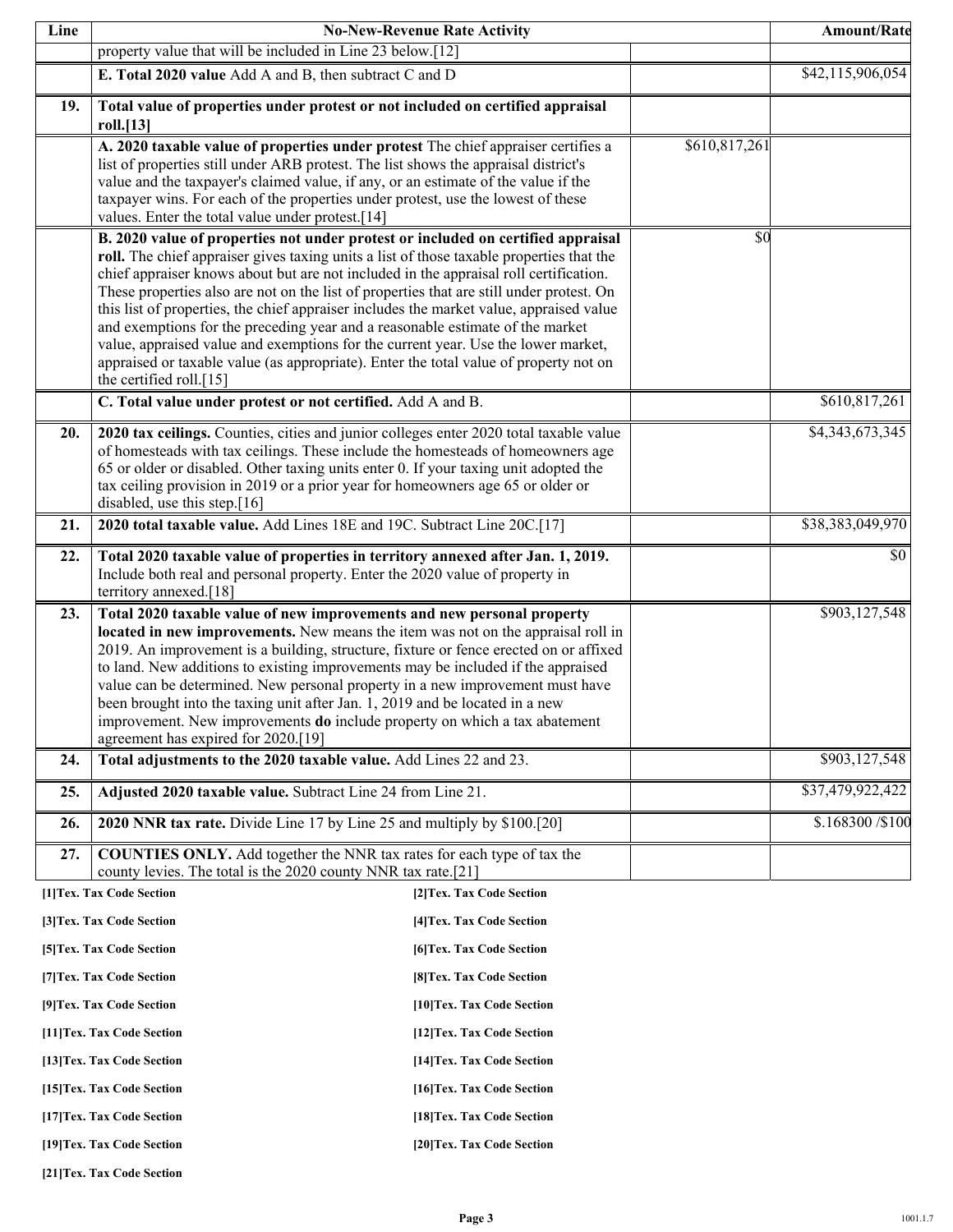### STEP 2: Voter-Approval Tax Rate

The voter-approval tax rate is the highest tax rate that a taxing unit may adopt without holding an election to seek voter approval of the rate. The voter-approval tax rate is split into two separate rates:

1. **Maintenance and Operations (M&O) Tax Rate:** The M&O portion is the tax rate that is needed to raise the same amount of taxes that the taxing unit levied in the prior year plus the applicable percentage allowed by law. This rate accounts for such things as salaries, utilities and day-to-day operations.

2. **Debt Rate:** The debt rate includes the debt service necessary to pay the taxing unit's debt payments in the coming year. This rate accounts for principal and interest on bonds and other debt secured by property tax revenue.

The voter-approval tax rate for a county is the sum of the voter-approval tax rates calculated for each type of tax the county levies. In most cases the voter-approval tax rate exceeds the no-new-revenue tax rate, but occasionally decreases in a taxing unit's debt service will cause the NNR tax rate to be higher than the voter-approval tax rate.

| Line | <b>Voter Approval Tax Rate Activity</b>                                                                                                                                                                                                                                                                                                                                                                                                                                                                                                                                                                                                                                        |         | <b>Amount/Rate</b> |
|------|--------------------------------------------------------------------------------------------------------------------------------------------------------------------------------------------------------------------------------------------------------------------------------------------------------------------------------------------------------------------------------------------------------------------------------------------------------------------------------------------------------------------------------------------------------------------------------------------------------------------------------------------------------------------------------|---------|--------------------|
| 28.  | 2019 M&O tax rate. Enter the 2019 M&O tax rate.                                                                                                                                                                                                                                                                                                                                                                                                                                                                                                                                                                                                                                |         | \$.140000          |
| 29.  | 2019 taxable value, adjusted for actual and potential court-ordered<br>adjustments. Enter the amount in Line 8 of the No-New-Revenue Tax Rate<br>Worksheet.                                                                                                                                                                                                                                                                                                                                                                                                                                                                                                                    |         | 36,445,688,752     |
| 30.  | Total 2019 M&O levy. Multiply Line 28 by Line 29 and divide by 100.                                                                                                                                                                                                                                                                                                                                                                                                                                                                                                                                                                                                            |         | 51,023,964         |
| 31.  | Adjusted 2019 levy for calculating NNR M&O rate.                                                                                                                                                                                                                                                                                                                                                                                                                                                                                                                                                                                                                               |         |                    |
|      | A. 2019 sales tax specifically to reduce property taxes. For cities, counties and<br>hospital districts, enter the amount of additional sales tax collected and spent on<br>M&O expenses in 2019, if any. Other taxing units, enter 0. Counties must exclude<br>any amount that was spent for economic development grants from the amount of<br>sales tax spent.                                                                                                                                                                                                                                                                                                               |         |                    |
|      | B. M&O taxes refunded for years preceding tax year 2019. Enter the amount of<br>M&O taxes refunded in the preceding year for taxes before that year. Types of<br>refunds include court decisions, Tax Code Section 25.25(b) and (c) corrections and<br>Tax Code Section 31.11 payment errors. Do not include refunds for tax year 2019.<br>This line applies only to tax years preceding tax year 2019.                                                                                                                                                                                                                                                                        | 191,245 |                    |
|      | C. 2019 taxes in TIF: Enter the amount of taxes paid into the tax increment fund<br>for a reinvestment zone as agreed by the taxing unit. If the taxing unit has no 2020<br>captured appraised value in Line 18D, enter 0.                                                                                                                                                                                                                                                                                                                                                                                                                                                     |         |                    |
|      | D. 2019 transferred function: If discontinuing all of a department, function or<br>activity and transferring it to another taxing unit by written contract, enter the<br>amount spent by the taxing unit discontinuing the function in the 12 months<br>preceding the month of this calculation. If the taxing unit did not operate this<br>function for this 12-month period, use the amount spent in the last full fiscal year in<br>which the taxing unit operated the function. The taxing unit discontinuing the<br>function will subtract this amount in E below. The taxing unit receiving the function<br>will add this amount in E below. Other taxing units enter 0. |         |                    |
|      | E. 2019 M&O levy adjustments. Add A and B, then subtract C. For taxing unit<br>with D, subtract if discontinuing function and add if receiving function                                                                                                                                                                                                                                                                                                                                                                                                                                                                                                                        | 191,245 |                    |
|      | F. Add Line 30 to 31E.                                                                                                                                                                                                                                                                                                                                                                                                                                                                                                                                                                                                                                                         |         | 51,215,209         |
| 32.  | Adjusted 2020 taxable value. Enter the amount in Line 25 of the No-New-<br>Revenue Tax Rate Worksheet.                                                                                                                                                                                                                                                                                                                                                                                                                                                                                                                                                                         |         | 37,479,922,422     |
| 33.  | 2020 NNR M&O rate (unadjusted) Divide Line 31F by Line 32 and multiply by<br>\$100.                                                                                                                                                                                                                                                                                                                                                                                                                                                                                                                                                                                            |         | 0.1366             |
| 34.  | Rate adjustment for state criminal justice mandate.[23]                                                                                                                                                                                                                                                                                                                                                                                                                                                                                                                                                                                                                        |         |                    |
|      | A. 2020 state criminal justice mandate. Enter the amount spent by a county in the<br>previous 12 months providing for the maintenance and operation cost of keeping<br>inmates in county-paid facilities after they have been sentenced. Do not include any<br>state reimbursement received by the county for the same purpose.                                                                                                                                                                                                                                                                                                                                                |         |                    |
|      | <b>B. 2019 state criminal justice mandate</b> Enter the amount spent by a county in the<br>12 months prior to the previous 12 months providing for the maintenance and<br>operation cost of keeping inmates in county-paid facilities after they have been<br>sentenced. Do not include any state reimbursement received by the county for the<br>same purpose. Enter zero if this is the first time the mandate applies                                                                                                                                                                                                                                                       |         |                    |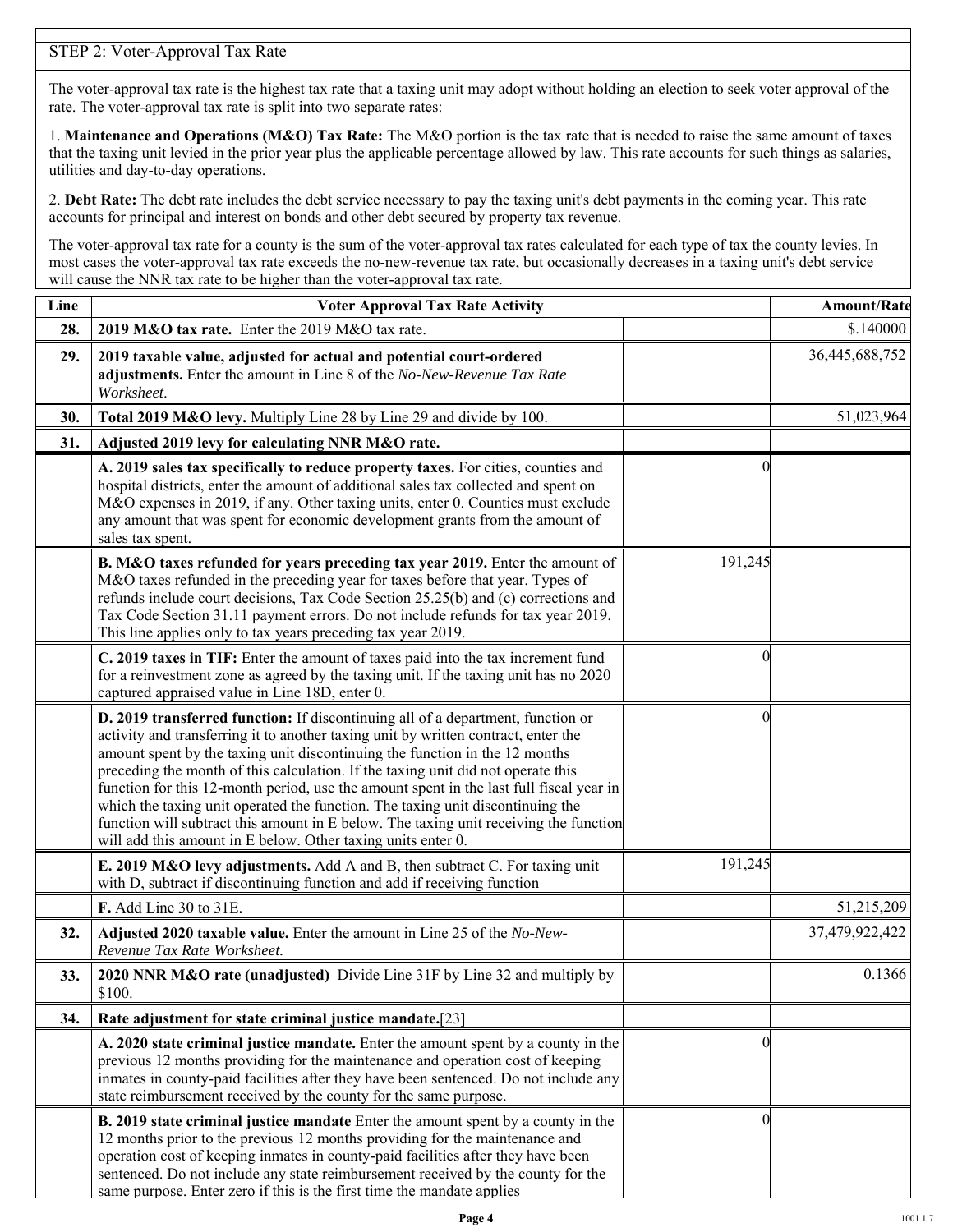| Line | <b>Voter Approval Tax Rate Activity</b>                                                                                                                                                                                                                                                                                                                                                                                                                                                                                                                                                                                                                                                                                                                                                                                                                                                                                                                                                                                                                                 |          | <b>Amount/Rate</b> |
|------|-------------------------------------------------------------------------------------------------------------------------------------------------------------------------------------------------------------------------------------------------------------------------------------------------------------------------------------------------------------------------------------------------------------------------------------------------------------------------------------------------------------------------------------------------------------------------------------------------------------------------------------------------------------------------------------------------------------------------------------------------------------------------------------------------------------------------------------------------------------------------------------------------------------------------------------------------------------------------------------------------------------------------------------------------------------------------|----------|--------------------|
|      | C. Subtract B from A and divide by Line 32 and multiply by \$100                                                                                                                                                                                                                                                                                                                                                                                                                                                                                                                                                                                                                                                                                                                                                                                                                                                                                                                                                                                                        | 0.0000   |                    |
|      | D. Enter the rate calculated in C. If not applicable, enter 0.                                                                                                                                                                                                                                                                                                                                                                                                                                                                                                                                                                                                                                                                                                                                                                                                                                                                                                                                                                                                          |          | 0.0000             |
| 35.  | Rate adjustment for indigent health care expenditures[24]                                                                                                                                                                                                                                                                                                                                                                                                                                                                                                                                                                                                                                                                                                                                                                                                                                                                                                                                                                                                               |          |                    |
|      | A. 2020 indigent health care expenditures Enter the amount paid by a taxing unit<br>providing for the maintenance and operation cost of providing indigent health care<br>for the period beginning on July 1, 2019 and ending on June 30, 2020, less any state<br>assistance received for the same purpose                                                                                                                                                                                                                                                                                                                                                                                                                                                                                                                                                                                                                                                                                                                                                              |          |                    |
|      | B. 2019 indigent health care expenditures Enter the amount paid by a taxing unit<br>providing for the maintenance and operation cost of providing indigent health care<br>for the period beginning on July 1, 2018 and ending on June 30, 2019, less any state<br>assistance received for the same purpose                                                                                                                                                                                                                                                                                                                                                                                                                                                                                                                                                                                                                                                                                                                                                              |          |                    |
|      | C. Subtract B from A and divide by Line 32 and multiply by \$100                                                                                                                                                                                                                                                                                                                                                                                                                                                                                                                                                                                                                                                                                                                                                                                                                                                                                                                                                                                                        | 0.0000   |                    |
|      | D. Enter the rate calculated in C. If not applicable, enter 0.                                                                                                                                                                                                                                                                                                                                                                                                                                                                                                                                                                                                                                                                                                                                                                                                                                                                                                                                                                                                          |          | 0.0000             |
| 36.  | Rate adjustment for county indigent defense compensation.[25]                                                                                                                                                                                                                                                                                                                                                                                                                                                                                                                                                                                                                                                                                                                                                                                                                                                                                                                                                                                                           |          |                    |
|      | A. 2020 indigent defense compensation expenditures. Enter the amount paid by<br>a county to provide appointed counsel for indigent individuals for the period<br>beginning on July 1, 2019 and ending on June 30, 2020, less any state grants<br>received by the county for the same purpose                                                                                                                                                                                                                                                                                                                                                                                                                                                                                                                                                                                                                                                                                                                                                                            |          |                    |
|      | B. 2019 indigent defense compensation expenditures. Enter the amount paid by a<br>county to provide appointed counsel for indigent individuals for the period<br>beginning on July 1, 2018 and ending on June 30, 2019, less any state grants<br>received by the county for the same purpose                                                                                                                                                                                                                                                                                                                                                                                                                                                                                                                                                                                                                                                                                                                                                                            |          |                    |
|      | C. Subtract B from A and divide by Line 32 and multiply by \$100                                                                                                                                                                                                                                                                                                                                                                                                                                                                                                                                                                                                                                                                                                                                                                                                                                                                                                                                                                                                        | 0.0000   |                    |
|      | <b>D.</b> Multiply B by 0.05 and divide by Line 32 and multiply by \$100.                                                                                                                                                                                                                                                                                                                                                                                                                                                                                                                                                                                                                                                                                                                                                                                                                                                                                                                                                                                               | 0.0000   |                    |
|      | <b>E.</b> Enter the lessor of C and D. If not applicable, enter 0.                                                                                                                                                                                                                                                                                                                                                                                                                                                                                                                                                                                                                                                                                                                                                                                                                                                                                                                                                                                                      |          | 0.0000             |
| 37.  | Rate adjustment for county hospital expenditures.                                                                                                                                                                                                                                                                                                                                                                                                                                                                                                                                                                                                                                                                                                                                                                                                                                                                                                                                                                                                                       |          |                    |
|      | A. 2020 eligible county hospital expenditures Enter the amount paid by the<br>county or municipality to maintain and operate an eligible county hospital for the<br>period beginning on July 1, 2019 and ending on June 30, 2020                                                                                                                                                                                                                                                                                                                                                                                                                                                                                                                                                                                                                                                                                                                                                                                                                                        |          |                    |
|      | B. 2019 eligible county hospital expenditures Enter the amount paid by the county<br>or municipality to maintain and operate an eligible county hospital for the period<br>beginning on July 1, 2018 and ending on June 30, 2019                                                                                                                                                                                                                                                                                                                                                                                                                                                                                                                                                                                                                                                                                                                                                                                                                                        | $\Omega$ |                    |
|      | C. Subtract B from A and divide by Line 32 and multiply by \$100                                                                                                                                                                                                                                                                                                                                                                                                                                                                                                                                                                                                                                                                                                                                                                                                                                                                                                                                                                                                        | 0.0000   |                    |
|      | <b>D.</b> Multiply B by 0.08 and divide by Line 32 and multiply by \$100                                                                                                                                                                                                                                                                                                                                                                                                                                                                                                                                                                                                                                                                                                                                                                                                                                                                                                                                                                                                | 0.0000   |                    |
|      | <b>E.</b> Enter the lessor of C and D, if applicable. If not applicable, enter 0.                                                                                                                                                                                                                                                                                                                                                                                                                                                                                                                                                                                                                                                                                                                                                                                                                                                                                                                                                                                       |          | 0.0000             |
| 38.  | Adjusted 2020 NNR M&O rate. Add Lines 33, 34D, 35D, 36E, and 37E.                                                                                                                                                                                                                                                                                                                                                                                                                                                                                                                                                                                                                                                                                                                                                                                                                                                                                                                                                                                                       |          | 0.1366             |
| 39.  | 2020 voter-approval M&O rate. Enter the rate as calculated by the appropriate<br>scenario below.<br>Special Taxing Unit If the taxing unit qualifies as a special taxing unit, multiply<br>Line 38 by 1.08<br>-or-<br>Other Taxing Unit If the taxing unit does not qualify as a special taxing unit,<br>multiply Line 38 by 1.035.<br>$-0r-$<br>Taxing unit affected by disaster declaration If the taxing unit is located in an area<br>declared as disater area, the governing body may direct the person calculating the<br>voter-approval rate to calculate in the manner provided for a special taxing unit.<br>The taxing unit shall continue to calculate the voter-approval rate in this manner<br>until the earlier of 1) the second year in which total taxable value on the certified<br>appraisal roll exceeds the total taxable value of the tax year in which the disaster<br>occurred, and 2) the third tax year after the tax year in which the disaster occurred.<br>If the taxing unit qualifies under this scenario, multiply Line 38 by 1.08. [27] |          | 0.1475             |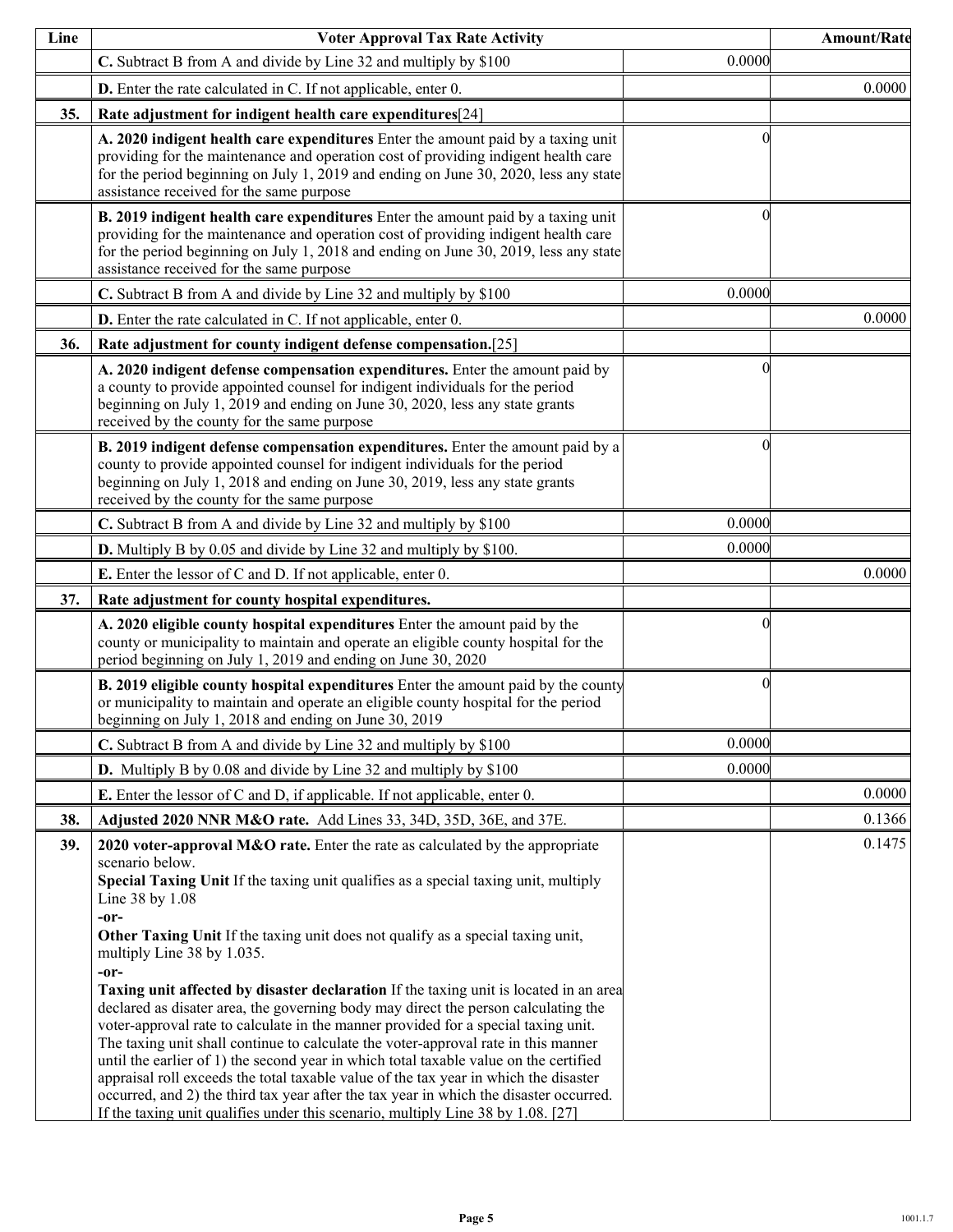| Line | <b>Voter Approval Tax Rate Activity</b>                                                                                                                                                                                                                                                                                                                                             |            | Amount/Rate       |
|------|-------------------------------------------------------------------------------------------------------------------------------------------------------------------------------------------------------------------------------------------------------------------------------------------------------------------------------------------------------------------------------------|------------|-------------------|
| 40.  | Total 2020 debt to be paid with property taxes and additional sales tax<br>revenue. Debt means the interest and principal that will be paid on debts that:<br>(1) are paid by property taxes,<br>(2) are secured by property taxes,<br>(3) are scheduled for payment over a period longer than one year, and<br>(4) are not classified in the taxing unit's budget as M&O expenses. |            |                   |
|      | A. Debt also includes contractual payments to other taxing units that have incurred<br>debts on behalf of this taxing unit, if those debts meet the four conditions above.<br>Include only amounts that will be paid from property tax revenue. Do not include<br>appraisal district budget payments.<br>Enter debt amount                                                          | 13,724,258 |                   |
|      | B. Subtract unencumbered fund amount used to reduce total debt.                                                                                                                                                                                                                                                                                                                     | 1,500,000  |                   |
|      | C. Subtract certified amount spent from sales tax to reduce debt(enter zero if<br>none)                                                                                                                                                                                                                                                                                             |            |                   |
|      | D. Subtract amount paid from other resources                                                                                                                                                                                                                                                                                                                                        |            |                   |
|      | E. Adjusted debt Subtract B, C and D from A                                                                                                                                                                                                                                                                                                                                         |            | 12,224,258        |
| 41.  | Certified 2019 excess debt collections Enter the amount certified by the collector.                                                                                                                                                                                                                                                                                                 |            | $\overline{0}$    |
| 42.  | Adjusted 2020 debt Subtract Line 41 from Line 40E                                                                                                                                                                                                                                                                                                                                   |            | 12,224,258        |
| 43.  | 2020 anticipated collection rate.                                                                                                                                                                                                                                                                                                                                                   |            |                   |
|      | A. Enter the 2020 anticipated collection rate certified by the collector                                                                                                                                                                                                                                                                                                            | 100.00     |                   |
|      | <b>B.</b> Enter the 2019 actual collection rate                                                                                                                                                                                                                                                                                                                                     | 95.10      |                   |
|      | C. Enter the 2018 actual collection rate                                                                                                                                                                                                                                                                                                                                            | 95.64      |                   |
|      | D. Enter the 2017 actual collection rate                                                                                                                                                                                                                                                                                                                                            | 94.35      |                   |
|      | E. If the anticipated collection rate in A is lower than actual collection rates in B, C<br>and D, enter the lowest collection rate from B, C and D. If the anticipated rate in A<br>is higher than at least one of the rates in the prior three years, enter the rate from A.<br>Note that the rate can be greater than 100%.                                                      |            | 100.00            |
| 44.  | 2020 debt adjusted for collections. Divide Line 42 by Line 43E.                                                                                                                                                                                                                                                                                                                     |            | 12,224,258        |
| 45.  | 2020 total taxable value. Enter the amount on Line 21 of the No-New-Revenue<br>Tax Rate Worksheet.                                                                                                                                                                                                                                                                                  |            | 38, 383, 049, 970 |
| 46.  | 2020 debt rate Divide Line 44 by Line 45 and multiply by \$100.                                                                                                                                                                                                                                                                                                                     |            | 0.0318            |
| 47.  | 2020 voter-approval tax rate. Add Line 39 and 46.                                                                                                                                                                                                                                                                                                                                   |            | 0.1793            |
| 48.  | COUNTIES ONLY. Add together the voter-approval tax rate for each type of tax<br>the county livies. The total is the 2020 county voter-approval tax rate.                                                                                                                                                                                                                            |            |                   |
|      | STEP 3 NNR Tax Rate and Voter-Approval Tax Rate Adjustments for Additional Sales tAx to Reduce Property Taxes                                                                                                                                                                                                                                                                       |            |                   |

Cities, counties and hospital districts may levy a sales tax specifically to reduce property taxes. Local voters by election must approve imposing or abolishing the additional sales tax. If approved, the taxing unit must reduce its NNR and voter-approval tax rates to offset the expected sales tax revenue.

This section should only be completed by a county, city or hospital district that is required to adjust its NNR tax rate and/or voterapproval tax rate because it adopted the additional sales tax.

| Line | <b>Additional Sales and Use Tax Worksheet</b>                                                                                                                                                                                                                                                                                                                                                                                                                                                                                                                     | Amount/Rate |
|------|-------------------------------------------------------------------------------------------------------------------------------------------------------------------------------------------------------------------------------------------------------------------------------------------------------------------------------------------------------------------------------------------------------------------------------------------------------------------------------------------------------------------------------------------------------------------|-------------|
| 49.  | Taxable sales. For taxing units that adopted the sales tax in November 2019 or May<br>2020, enter the Comptroller's estimate of taxable sales for the previous four<br>quarters [32]. Estimates of taxable sales may be obtained through the Comptroller's<br>Allocation Historical Summary webpage. Taxing units that adopted the sales tax<br>before November 2019, skip this line.                                                                                                                                                                             |             |
| 50.  | <b>Estimated sales tax revenue.</b> Counties exclude any amount that is or will be spent<br>for economic development grants from the amount of estimated sales tax<br>revenue. $[33]$<br>Taxing units that adopted the sales tax in November 2019 or in May 2020.<br>Multiply the amount on Line 49 by the sales tax rate (.01, .005 or .0025, as<br>applicable) and multiply the result by .95 [34] -or-<br>Taxing units that adopted the sales tax before November 2019. Enter the sales<br>tax revenue for the previous four quarters. Do not multiply by .95. |             |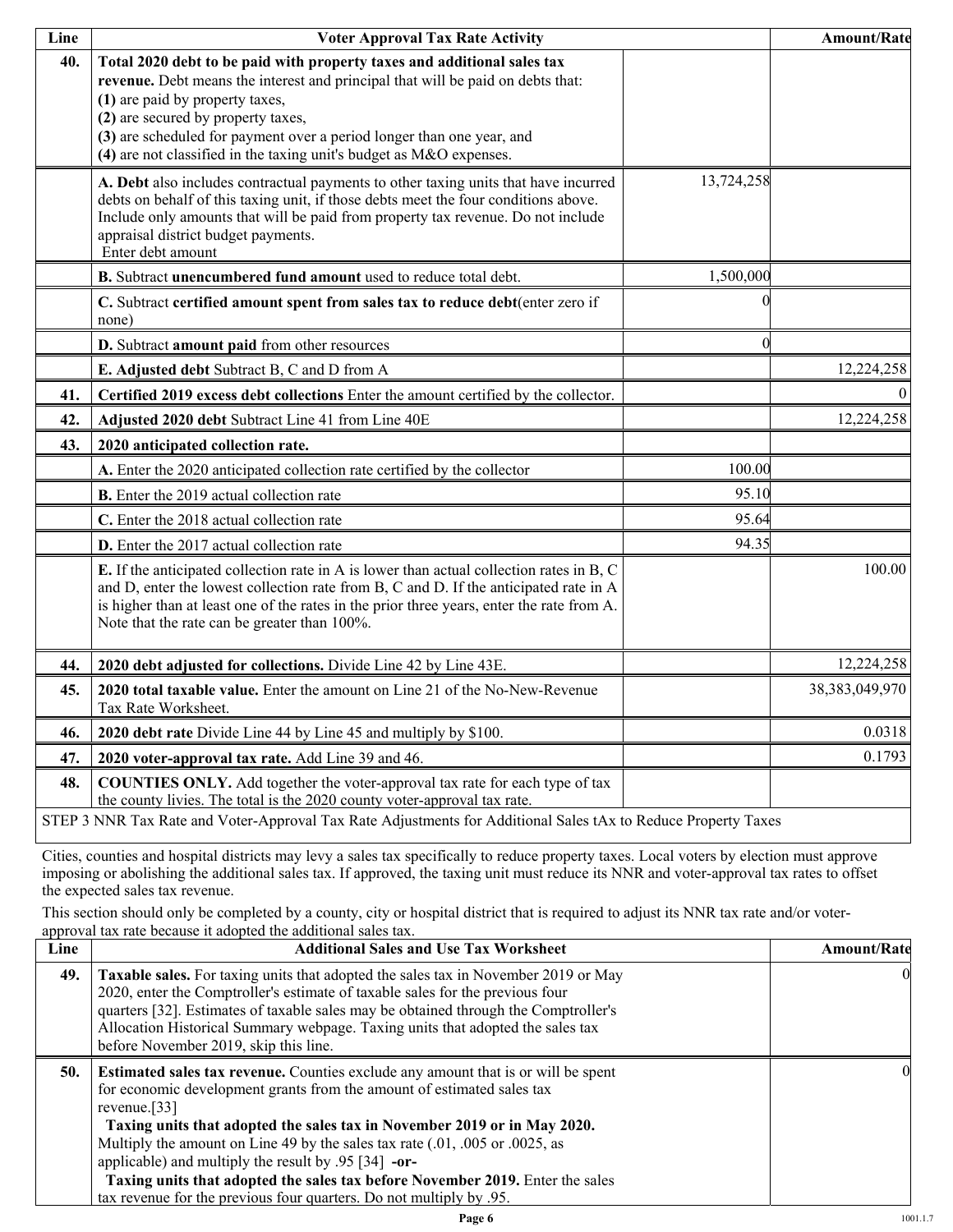| Line | <b>Additional Sales and Use Tax Worksheet</b>                                                                                                                                                                                             | Amount/Rate       |
|------|-------------------------------------------------------------------------------------------------------------------------------------------------------------------------------------------------------------------------------------------|-------------------|
| 51.  | <b>2020 total taxable value.</b> Enter the amount from Line 21 of the <i>No-New-Revenue</i><br>Tax Rate Worksheet                                                                                                                         | 38, 383, 049, 970 |
| 52.  | Sales tax adjustment rate. Divide Line 50 by Line 51 and multiply by \$100.                                                                                                                                                               | 0.0000            |
| 53.  | 2020 NNR tax rate, unadjusted for sales tax $[35]$ . Enter the rate from Line 26 or<br>27, as applicable, on the No-New-Revenue Tax Rate Worksheet.                                                                                       | \$.168300         |
| 54.  | 2020 NNR tax rate, adjusted for sales tax.<br>Taxing units that adopted the sales tax in November 2019 or in May 2020.<br>Subtract Line 52 from Line 53. Skip to Line 55 if you adopted the additional sales<br>tax before November 2019. | \$.168300         |
| 55.  | 2020 voter-approval tax rate, unadjusted for sales tax.[36] Enter the rate from<br>Line 47 or Line 48 as applicable, of the Voter-Approval Tax Rate<br>Worksheet                                                                          | 0.1793            |
| 56.  | 2020 voter-approval tax rate, adjusted for sales tax.<br>Subtract Line 52 from Line 55.<br>[37] Tex. Tax Code Section<br>[38] Tex. Tax Code Section                                                                                       | 0.1793            |
|      | STEP 4: Additional Rollback Protection for Pollution Control                                                                                                                                                                              |                   |

A taxing unit may raise its rate for M&O funds used to pay for a facility, device or method for the control of air, water or land pollution. This includes any land, structure, building, installation, excavation, machinery, equipment or device that is used, constructed, acquired or installed wholly or partly to meet or exceed pollution control requirements. The taxing unit's expenses are those necessary to meet the requirements of a permit issued by the Texas Commission on Environmental Quality (TCEQ). The taxing unit must provide the tax assessor with a copy of the TCEQ letter of determination that states the portion of the cost of the installation for pollution control.

This section should only be completed by a taxing unit that uses M&O Funds to pay for a facility, device or method for the control of air, water or land pollution.

This section should only by completed by a taxing unit that uses M&O funds to pay for a facility, device or method for the control of air, water or land pollution.

| Line | <b>Activity</b>                                                                                                                                                                                                                                    | <b>Amount/Rate</b> |
|------|----------------------------------------------------------------------------------------------------------------------------------------------------------------------------------------------------------------------------------------------------|--------------------|
| 57.  | Certified expenses from the Texas Commission on Environmental Quality (TCEQ). Enter the amount<br>certified in the determination letter from TCEQ [37]. The taxing unit shall provide its tax assessor-collector<br>with a copy of the letter.[38] | \$0                |
| 58.  | <b>2020 total taxable value.</b> Enter the amount from Line 21 of the No-New-Revenue Tax Rate Worksheet.                                                                                                                                           | \$38,383,049,970   |
| 59.  | Additional rate for pollution control. Divide Line 57 by Line 58 and multiply by \$100.                                                                                                                                                            | 0.0000             |
| 60.  | 2020 voter-approval tax rate, adjusted for pollution control. Add Line 59 to one of the following lines<br>(as applicable): Line 47, Line 48 (counties) or Line 56 (taxing units with the additional sales tax).                                   | 0.1793             |

**[37]Tex. Tax Code Section [38]Tex. Tax Code Section**